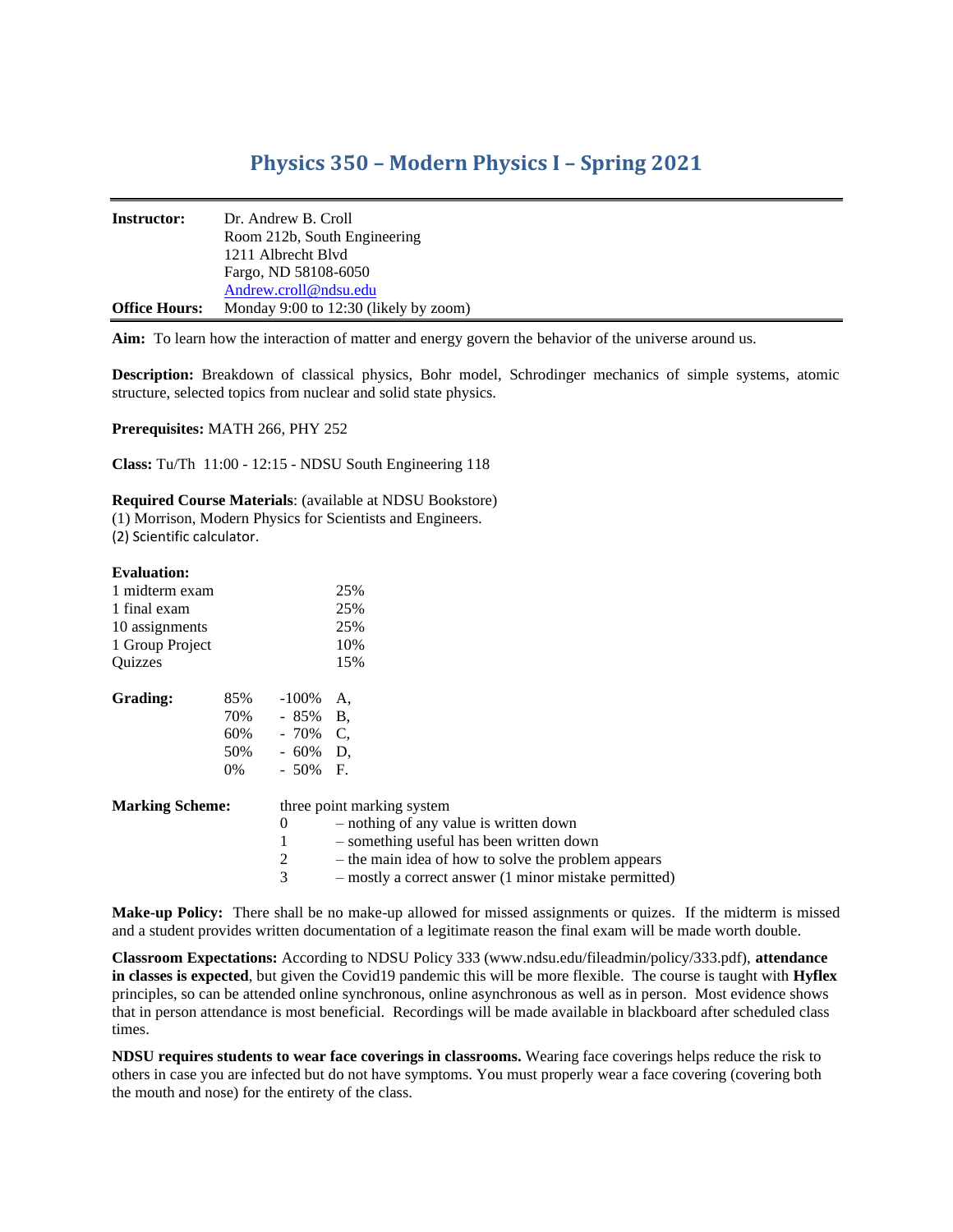If you fail to properly wear a face covering, you will not be admitted to the classroom. However, you may choose to participate in the class remotely. The following will be used as needed: referral to Dean of Students Office or administrative removal from class. Students who cannot wear a face covering due to a medical condition or disability may seek accommodation through Disability Services (701-231-8463; [https://www.ndsu.edu/disabilityservices/\)](https://www.ndsu.edu/disabilityservices/).

Disinfecting supplies are provided for you to disinfect your learning space. You may also use your own disinfecting supplies.

Students should observe social distancing guidelines whenever possible. Students should avoid congregating around instructional space entrances before or after class. Students should exit the instructional space immediately after the end of class to ensure social distancing and allow for the persons attending the next scheduled class to enter the classroom.

In accordance with NDSU Policy 601, failure to comply with instructions, including this syllabus, may be handled according to the Code of Student Conduct resolution process and may result in disciplinary sanctions.

Food and drink **are not** permitted in class unless a student has a documented accommodation through Disability Services. Students will have to remove their masks to eat or drink.

**Attendance:** According t[o NDSU Policy 333](http://www.ndsu.edu/fileadmin/policy/333.pdf) (http://www.ndsu.edu/fileadmin/policy/333.pdf), attendance in classes is expected. Lecture attendance will not be directly factored into the final grade but active daily participation is essential. Students are expected to read the day's lesson prior to coming to class and to be prepared to discuss it in class. Material may be presented that is not in the text or it may be presented in a different way. Students are responsible for all material presented in class including that missed during excused absences. If you miss a class, it is your responsibility to view recorded classes and discuss with peers.

Attendance at exams is mandatory unless excused for a valid University approved reason. **Do not attend if you are ill**. Excused absences must be made-up and zero credit will be awarded for unexcused absences.

If you are going to miss an exam for a valid excuse, e-mail or telephone your instructor before the test or on the same day. Phone number and e-mail address are listed above.

**Assignments:** Homework problem sets on current course material will be assigned in class. There will be a problem set for each chapter, which are required to be submitted at the time indicated on each problem set. **No late homework will be accepted.** You may work together on homework sets, but do not simply copy another's answers; this will not benefit you when it comes to the exams or your future.

**Service Members:** Veterans and student service members with special circumstances or who are activated are encouraged to notify the instructor as soon as possible and are encouraged to provide Activation Orders.

**Special Needs:** Any students with disabilities or other special needs, who need special accommodations in this course, are invited to share these concerns or requests with the instructor and contact the [Disability Services Office](http://www.ndsu.edu/disabilityservices/) (http://www.ndsu.edu/disabilityservices/) as soon as possible.

**Academic Honesty:** The academic community is operated on the basis of honesty, integrity, and fair play. [NDSU](http://www.ndsu.edu/fileadmin/policy/335.pdf)  [Policy 335: Code of Academic Responsibility and Conduct](http://www.ndsu.edu/fileadmin/policy/335.pdf) applies to cases in which cheating, plagiarism, or other academic misconduct have occurred in an instructional context. Students found guilty of academic misconduct are subject to penalties, up to and possibly including suspension and/or expulsion. Student academic misconduct records are maintained by the [Office of Registration and Records.](http://www.ndsu.edu/registrar/) Informational resources about academic honesty for students and instructional staff members can be found at [www.ndsu.edu/academichonesty.](http://www.ndsu.edu/academichonesty)

**HyFex Options:** See https://kb.ndsu.edu/learn for web resources for students on HyFlex compiled by IT. If you are at high risk of contracting COVID-19 (and/or of infecting someone who is high risk), you have the option of attending class remotely. You may opt to do so at the beginning of the semester or as the need arises during the semester.